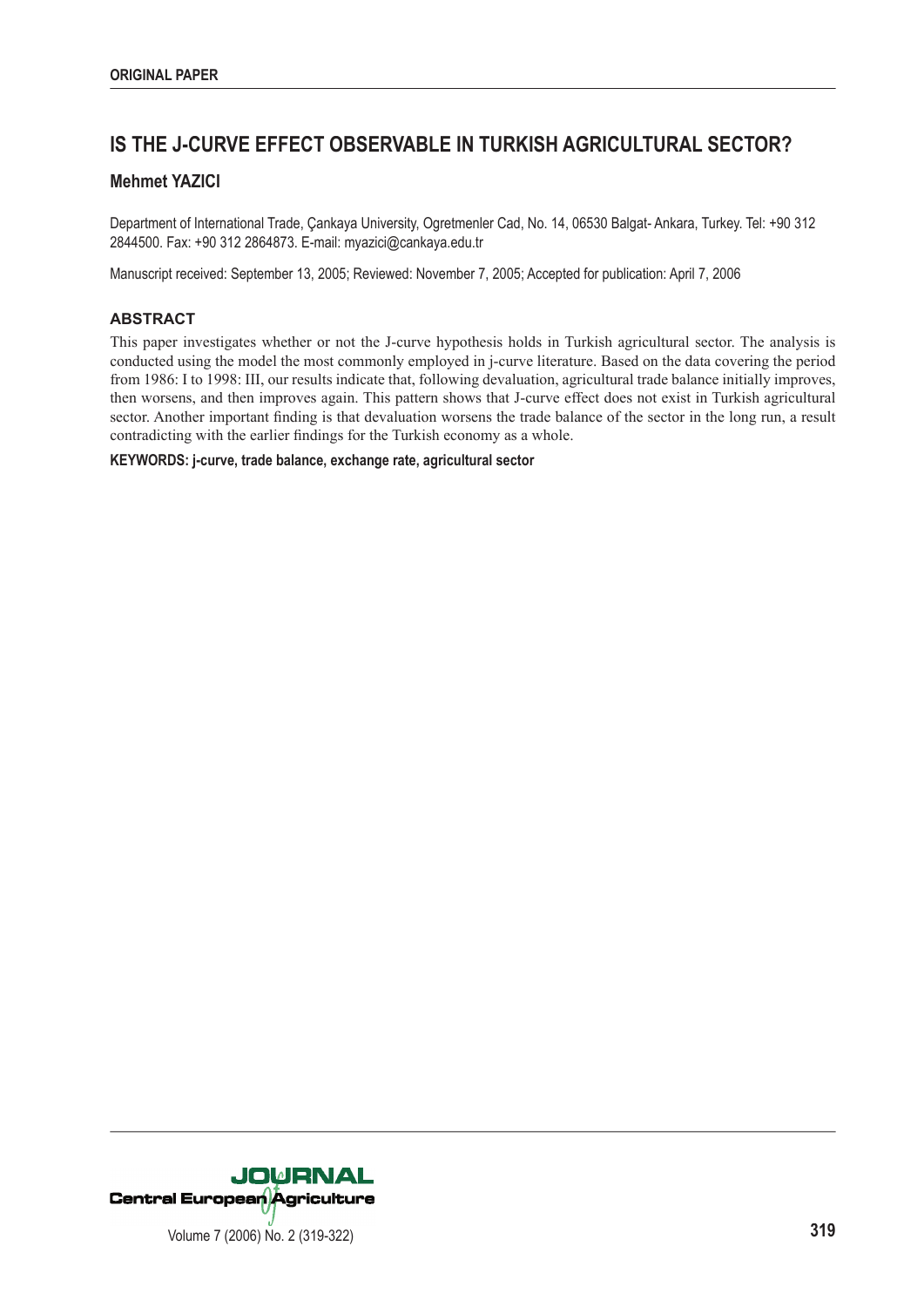## **INTRODUCTION**

The pattern of the response of the trade balance to devaluation has been hypothesized to take J-shape. The J-curve hypothesis predicts that the trade balance, as a result of devaluation, will first worsen and then after the passage of sometime it will start to improve. This pattern is mainly caused by the lagged response to the devaluation of the real flows. At the time of devaluation, the quantities of exports and imports have been usually predetermined by the previously made contracts in force. Volumes, therefore, respond to exchange rate changes only when new contracts are made, whose effects are realized sometime after the devaluation.

The J-curve hypothesis has been empirically investigated in several studies using different models and different econometric techniques. Most of these studies are at aggregate level and their findings are decidedly mixed. Noland [15], Lal & Lowinger [12], and Hacker and Abdulnasser [10] can be cited as examples of those studies that have found J-curve effect. Rose and Yellen [17], Bahmani-Oskooee [3], and Bahmani-Oskooee & Ratha [6] include studies that haven't found evidence supporting the J-curve hypothesis. A more detailed review of the relevant studies can be found in Bahmani-Oskooee & Ratha [5].

There are also some, but few, studies investigating the J-curve effect in the agricultural sector. Among them is Carter & Pick [8] who studies the J-curve effect in the US agricultural sector by assuming a 10% depreciation of the dollar and finds that the first segment of the Jcurve (deterioration part) exists for the US agricultural trade balance. Another such study is by Doroodian et al. [9] who examines the J-curve hypothesis for both US agricultural and manufacturing sectors and finds J-curve effect in agricultural sector but not in manufacturing.

Regarding the J-curve effect in the Turkish data, there are only a few studies and all of them are at the aggregate level, not on the sectoral basis. In their country-based studies, Bahmani-Oskooee & Malixi [4] does not find evidence of J-curve effect for Turkey and Rose [16] finds that the real exchange rate has no effect on Turkish trade balance. Another such study is by Brada et al. [7] who examines the responsiveness of the trade balance of Turkey in two sub-periods and finds that only in the subperiod during which trade liberalizing-economic reforms took place the trade balance was responsive to exchange rate changes. Akbostanci [1] investigates the existence of the J-curve in the Turkish data and does not find shortrun worsening in the trade balance but finds long-run improvement.

In this paper we investigate the J-curve effect in Turkish agricultural sector by examining how agricultural sector responds to changes in exchange rate. This will provide us with a better understanding of impact of exchange rate changes on agricultural trade balance and thus policies aimed at this sector can be more properly designed. The analysis is conducted using the model employed by Bahmani-Oskooee [2] for the period from 1986-I to 1998-III.

The rest of the paper is organized as follows; the following section describes the model and data, the next section presents the empirical results obtained, and the last section contains the conclusion.

#### **MATERIALS AND METHODS**

In this paper we use the model employed by Bahmani-Oskooee [2]. He obtains his trade balance model by extending Krueger's [11] multiplier-based model by imposing a lag structure on the exchange rate and including world income, world money and domestic money as the additional determinants of the trade balance. Upon these extensions, he specifies the trade balance as follows;

$$
TB_t = \alpha_0 + \alpha_1 Y_t + \alpha_2 Y W_t + \alpha_3 M_t + \alpha_4 M W_t + \sum_{i=0}^{n} \beta_i (E/P)_{t-i} + u_t
$$
 (1)

where TB is the trade balance defined as the excess of real exports over real imports, Y is the real domestic income, YW is the real world income, M is the real domestic high-powered money, MW is the real world highpowered money. E is the nominal exchange rate defined as number of units of domestic currency per dollar, P is the domestic price level and u is the disturbance term. Since the exchange rate has lagged values, to avoid multicollinearity problem, Almon lag structure is imposed where it is assumed that distributed lag coefficients lie on a polynomial curve of a certain degree without any constraints.

With respect to the signs of the coefficients in equation  $(1)$ , the coefficient of the domestic income is expected to be negative because a rise in domestic income will lead to an increase in imports, thus causing deterioration in trade balance. Magee [13], however, has argued that domestic income could lead to an improvement in trade balance if domestic production of importables rises faster than consumption, which will shrink the volume of imports. As for the domestic money, it is expected to have a negative sign because an increase in money will be perceived as an increase in net wealth, thus spending, which includes imports, will increase, leading to a worsening in trade balance. Miles [14], however, has argued that this negative effect may not hold due to three reasons: a) money may occupy a small fraction in total wealth b) money may not be perceived as net wealth c) increases in wealth may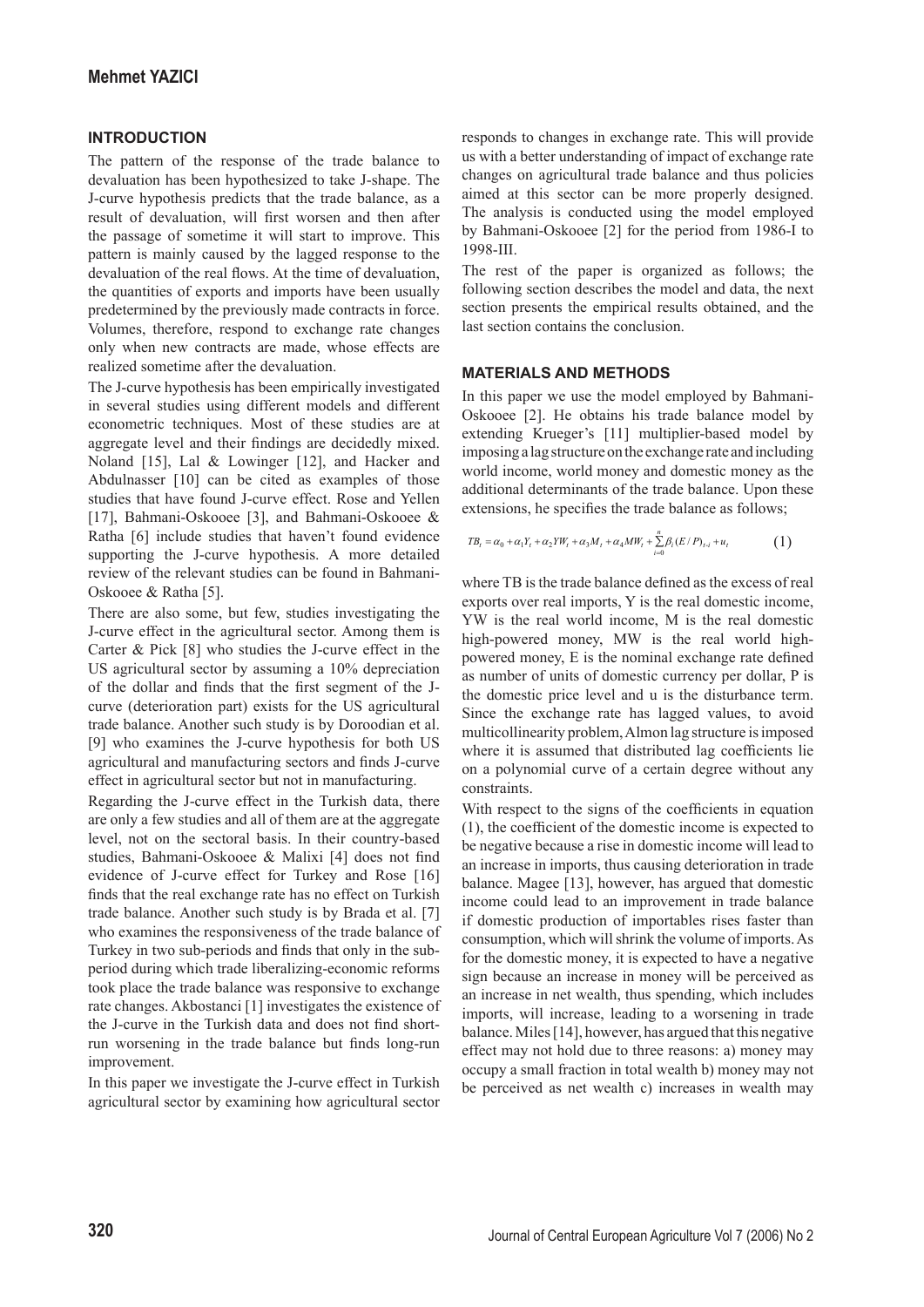not generate significant increases in expenditure. World income and world money coefficients are expected to have signs opposite of their domestic counterparts.

 All the data are quarterly covering the period from 1986: I to 1998: III. The values of all variables are indexed based on quarterly average of 1995. Data for export and import values are obtained from State Institute of Statistics. Data for the remaining variables except for the real domestic income are compiled from International Financial Statistics (IFS) of IMF (CD-ROM). Data on GDP for Turkey is obtained from Turkish Central Bank. For 1986, however, data was available only at yearly basis. We have converted the yearly value into quarterly values using quarterly industrial production index as weights. The source for this index is also Turkish Central Bank. In constructing the world income and world money variables, those countries whose share in the total trade of Turkey exceeds 1% are included. We have come up with 26 such countries. However, because of unavailability of data on some variables for some of these countries, the number of countries included in the study has gone down to 14. Real world income is measured as the sum of weighted average of indexed real GDPs of these countries, weights being the share of each country in the total trade of Turkey. The share of each country in Turkey's total trade out of these fourteen countries in order of importance is Germany: 0.238, Italy: 0.128, UK: 0.118, US: 0.111, France: 0.109, Spain: 0.067, Netherlands: 0.048, Switzerland: 0.037, Belgium: 0.035, Israel: 0.025, Japan: 0.025, South Korea: 0.023, Sweden: 0.018, Austria: 0.018. Real world money is also constructed similarly as the sum of weighted average of indexed real high-powered moneys. We take the real GDP of Turkey as the domestic real income. As for the real domestic money, real high-powered money of Turkey is used. Real exchange rate (E/P) is computed from nominal exchange rate between Turkish lira and US dollar and CPI of Turkey.

## **RESULTS**

In order to be able to estimate equation  $(1)$ , we first need to determine the lag length for the exchange rate. For this purpose we have used sequential F-test. Based on this criterion, the appropriate lag length has been found to be of 9 quarters. Since Almon lag structure is imposed on the exchange rate, next thing we need to do is to determine the degree of the polynomial. Again based on the sequential F-test, the results indicate that the appropriate degree of polynomial is 2. After determining appropriate lag length and the degree of polynomial, we have estimated equation (1). During the estimation we have encountered serial correlation problem. To eliminate it, we have considered the model as AR(1) process. Estimation results are shown in Table 1.

| Table 1. Estimation Results of Trade   |  |
|----------------------------------------|--|
| Balance of Turkish Agricultural Sector |  |

| Dalance of Turkish Agricultural Sector |                   |  |
|----------------------------------------|-------------------|--|
| Exchange rate, current                 | 5.04(1.98)        |  |
| Lag <sub>1</sub>                       | 1.59(1.04)        |  |
| Lag <sub>2</sub>                       | $-1.02$ $(-0.97)$ |  |
| Lag <sub>3</sub>                       | $-2.8$ $(-2.58)$  |  |
| Lag 4                                  | $-3.73$ $(-3.05)$ |  |
| Lag <sub>5</sub>                       | $-3.84$ $(-3.10)$ |  |
| Lag 6                                  | $-3.11$ $(-2.81)$ |  |
| Lag <sub>7</sub>                       | $-1.55$ $(-1.54)$ |  |
| Lag 8                                  | 0.85(0.63)        |  |
| Lag 9                                  | 4.09(1.81)        |  |
| Sum of Lags                            | $-4.47$           |  |
| Intercept                              | 6597 (2.30)       |  |
| Domestic income, Y                     | $-4.5$ $(-0.41)$  |  |
| World Income, YW                       | $-75.1$ $(-2.08)$ |  |
| Domestic Money, M                      | $-4.79$ $(-1.02)$ |  |
| World Money, MW                        | 25.7 (2.04)       |  |
| <b>Diagnostic Tests</b>                |                   |  |
| Adjusted R-squared                     | 0.75              |  |
| D.W. Statistic                         | 1.90              |  |
| <b>ARCH</b> test                       | $[0.71]$          |  |
| Normality (Jarque-Bera)                | [0.47]            |  |
| Serial Correlation                     | [0.86]            |  |

Note: Values in parenthesis and square brackets are t-ratios and probabilities, respectively.

As is well established in the literature, initially negative signs followed by positive ones on the coefficients of the exchange rate will indicate the existence of the J-curve. The results in Table 1 show that coefficients of exchange rate are initially positive, then negative, and then positive again, which implies that trade balance first improves, then worsens, and then improves again. This behavior indicates that J-curve effect does not exist in Turkish agricultural sector. As explained in the literature review part, Carter & Pick [8] and Doroodian et al. [9] have found the existence of J-curve effect in US agriculture. This means that Turkish agricultural sector responds to exchange rate changes differently from US agriculture. Note also that the sum of coefficients of the exchange rate variable is negative, which means that devaluation worsens the trade balance of Turkish agricultural sector in